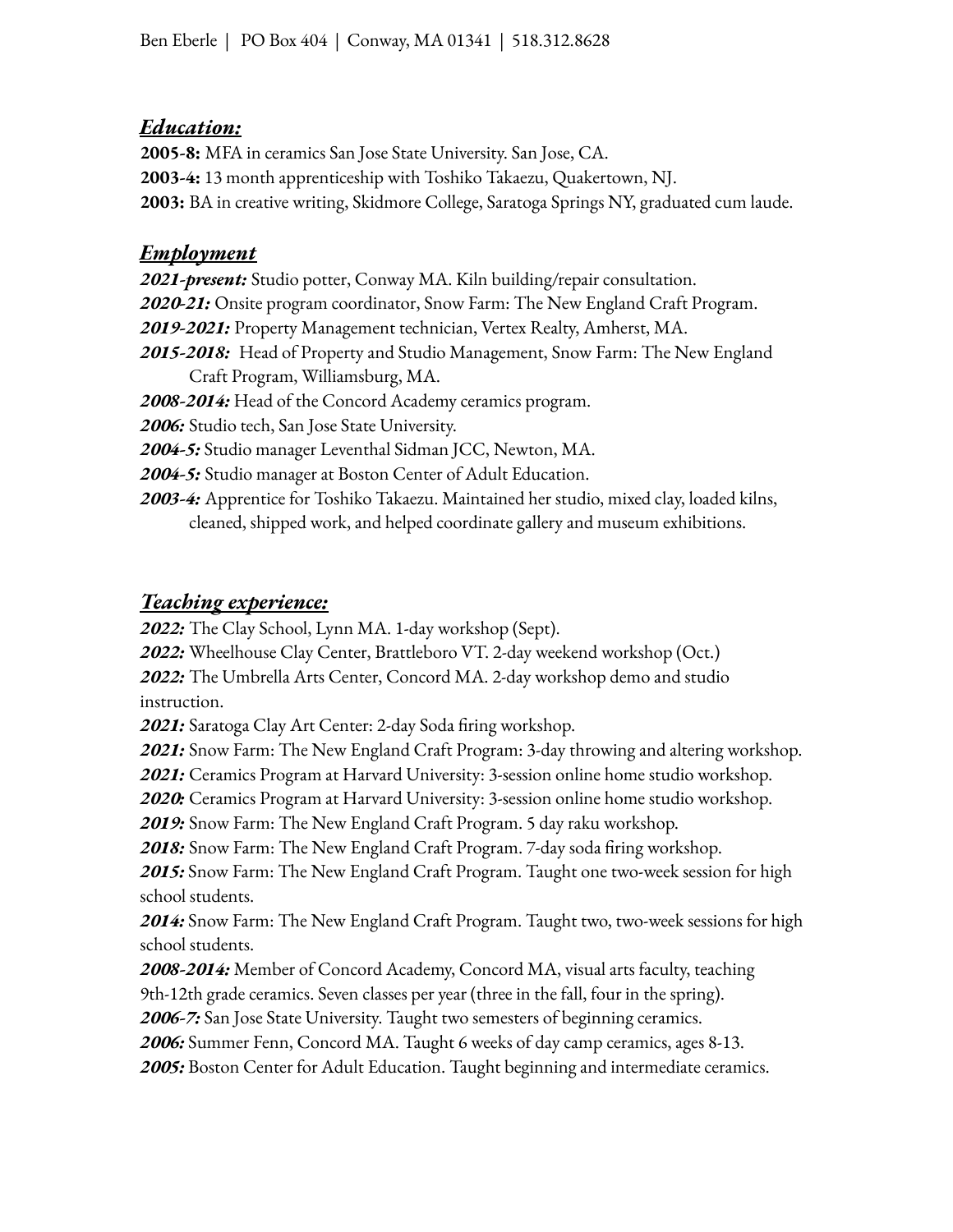*2000-2003:* Teaching assistant, Skidmore College. Assisted beginning and intermediate ceramics.

### *Workshops/Demonstrations:*

*2018:* Snow Farm: The New England Craft Program. 7-day soda firing workshop. *2016:* POW! (Potters on Wheels) outreach team. Teaching assistant for spring program at Gann Academy, MA. *2015:* Snow Farm: The New England Craft Program. "Pots That Pour" two-day workshop. *2014:* Snow Farm: The New England Craft Program. *2013:* Rivers School, MA. *2012:* Watershed Center for Ceramic Arts, ME. Assistant to Shay Church during Watershed's 25<sup>th</sup> year four-day workshop celebration. *2010:* Millbrook School, NY. *2010:* Lexington Society of Arts and Crafts, MA. One day throwing workshop.

## *Publications:*

*2012: Succulant Seduction: The Art of Angela Cunningham.* February issue of Ceramics Monthly.

*2010:* RANDY BRICCO, current work review. Summer issue of Refused Magazine.

*2008:* GABE TOCI: Deceit and Disillusion Can't Hold Back Destruction. Spring issue of Refused Magazine.

*2007:* SHAY CHURCH: Making the Outer Narrative Inside. Spring issue of Refused Magazine.

# *Exhibitions*

**2022:** Carbondale Clay Center, Carbondale, CO: Clay National XVI: Say it With Clay. (Aug-Oct)

**2022:** 16th Annual Hilltown 6 Pottery Trail, MA. Guest artist. (July)

**2022:** 18th Annual Asparagus Valley Pottery Trail, MA. Guest artist.

**2021:** Harvard University: Instructor group exhibit.

**2021:** Wooten Clayworks: Holiday Group exhibit.

**2021:** Saratoga Clay Art Center, Schylerville, NY: "A Living Legacy" apprentice group show celebrating Toshiko Takaezu.

**2021:** Boston Sculptor's Guild, Boston, MA. "Drink Up".

**2021:** Worcester Center for Crafts: Holiday sale, Worcester, MA.

**2021:** Abel Contemporary, Stoughton WI. Holiday Cup Sale.